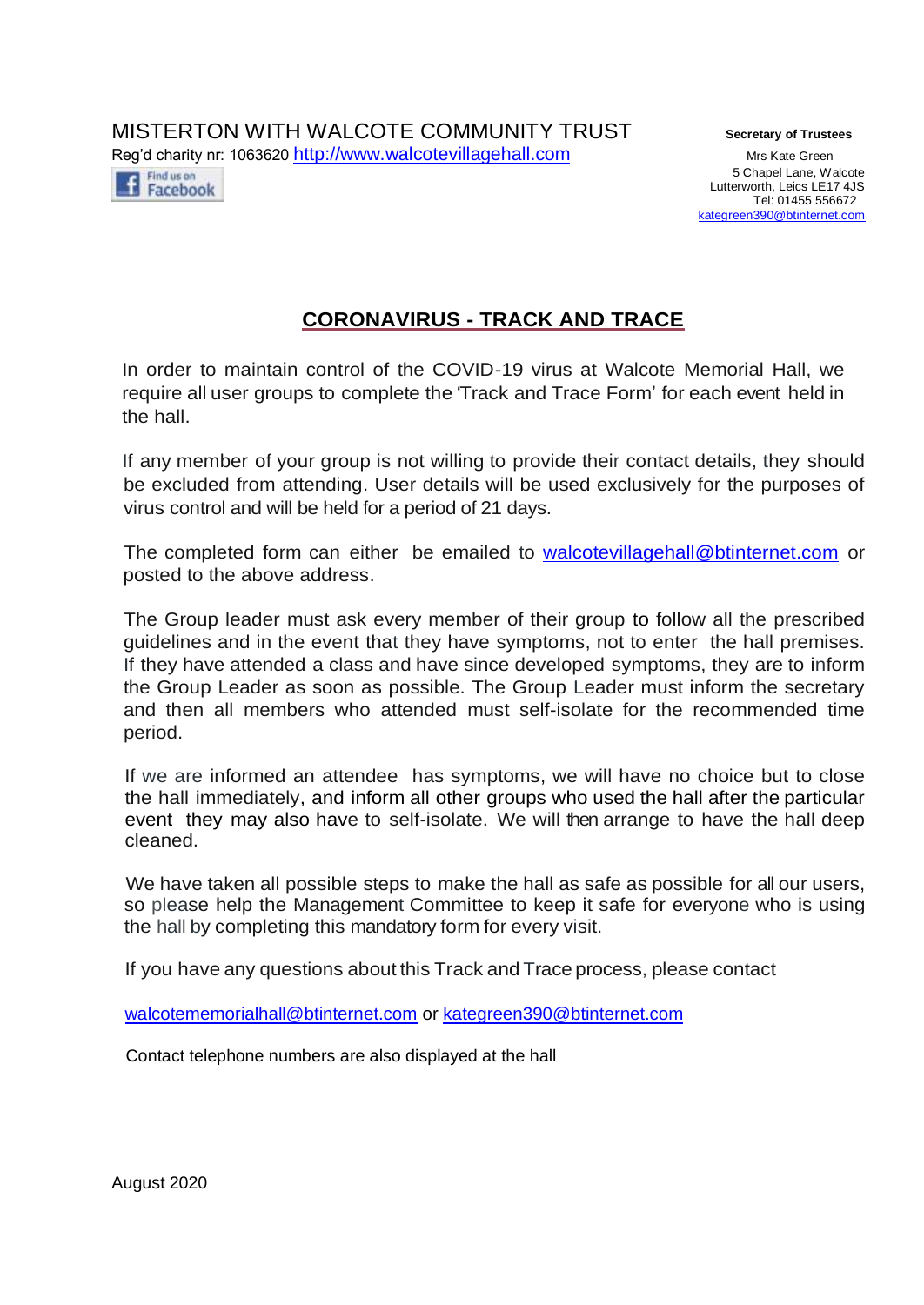# CORONAVIRUS - TRACK AND TRACE

| . |
|---|
|   |
|   |
| . |

|                     | USER CONTACT DETAILS |           |              |  |
|---------------------|----------------------|-----------|--------------|--|
|                     | PRINT NAME           | PHONE NO. | <b>EMAIL</b> |  |
| LEADER              |                      |           |              |  |
| $1.$                |                      |           |              |  |
| 2.                  |                      |           |              |  |
| $3.$                |                      |           |              |  |
| $4$ .               |                      |           |              |  |
| $5.$                |                      | $\sim$    |              |  |
|                     |                      |           |              |  |
| 7.<br>$\bar{\rm H}$ |                      |           |              |  |
| $\,8$ .             |                      |           |              |  |
| $\mathbf 9$ .       |                      |           |              |  |
| 10.                 |                      |           |              |  |
| $11$ .              |                      |           |              |  |
| 12.                 |                      |           |              |  |
|                     |                      |           |              |  |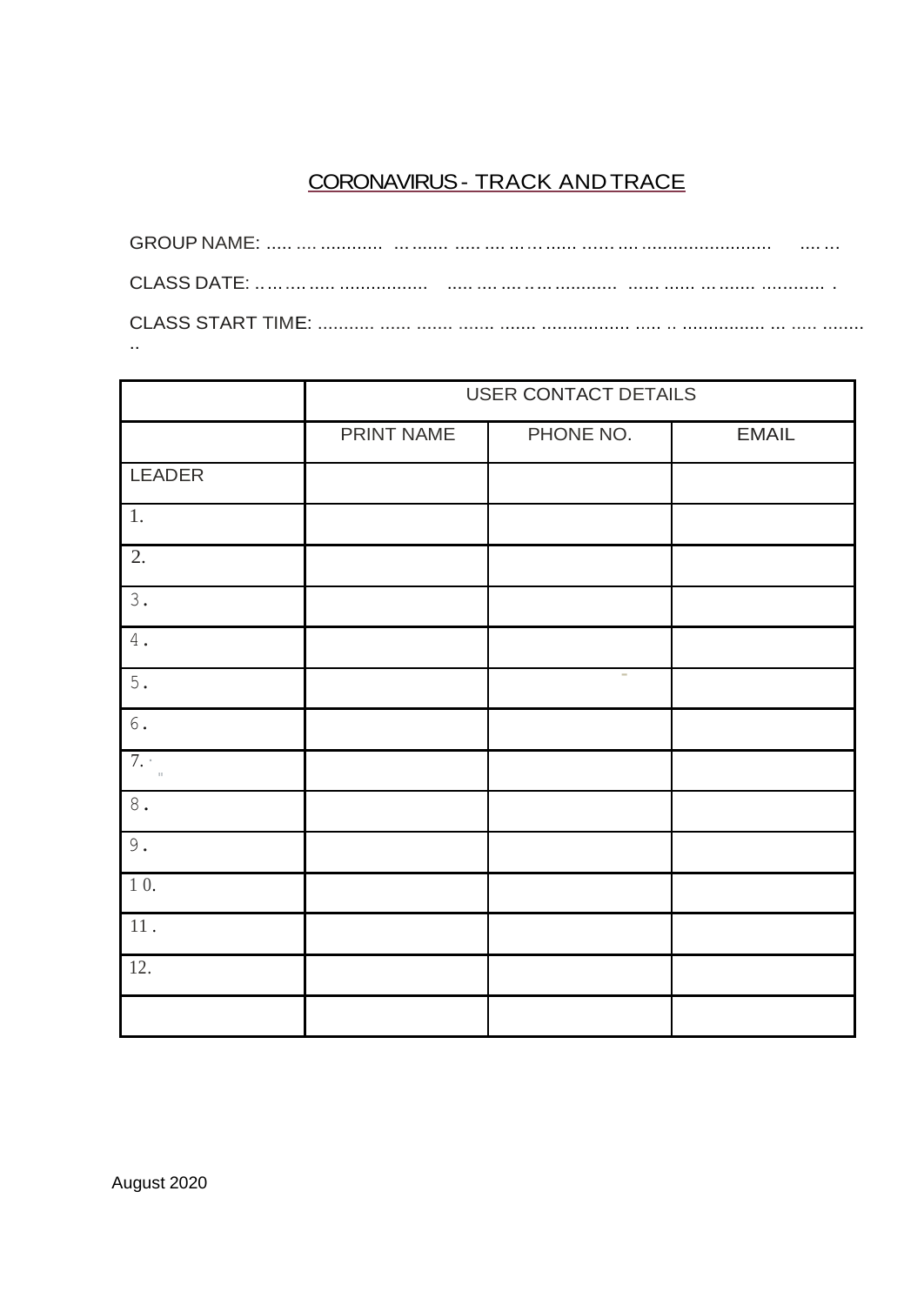# **CORONAVIRUS – CONDITIONS OF USE**

# **THESE CONDITIONS ARE MANDATORY FOR ALL USERS OF THE HALL.**

We have tried to make the conditions as practical as possible to safeguard all of our users and contractors from COVID-19. We have used current guidelines and advice from Action with Communities in Rural England (ACRE) and Harborough District Council.

If you find any problems when implementing them, please let us know so that we can review and amend them as appropriate.

## **1. EXIT AND ENTRY**

In order to maintain social distancing at the entry and exit areas of the hall, we are introducing a one-way system. Entry must be through the main door of the hall and exit through the side door. Appropriate signage will be in place.

There will be an exemption for any disabled users in your class who need to use the side door or fire escape door into the main hall. Such entry must be controlled by the Group Leader to ensure social distancing is maintained and the side and fire exit doors should be closed immediately after entry.

Only those participating in the class/event will be allowed entry to the hall. Waiting in lobby areas or near the side door will not be permitted.

When waiting outside the hall for your class to start, the access from the side entrance must be kept clear to allow the previous class (when applicable) to leave with ample social distancing. Also the car park area in front of the hall should be kept clear for members of the public to use with social distancing from those waiting to enter the hall.

Where pushchairs are used to bring young children to classes, we would encourage pushchairs to be left in cars where possible. Where this is not possible, the Group Leader shall control entry via the side door to allow them to be placed in the small meeting room. The Group Leader shall ensure social distancing is maintained and the side door should be closed immediately after entry.

## **2. HAND SANITISATION**

Hand sanitizing is a key part of controlling this virus. Anyone entering the hall will be required to use the hand sanitiser that will be in the lobby as you come through the frontdoor.

Hand sanitiser will also be provided at the side exit and all users should use this as they leave thehall.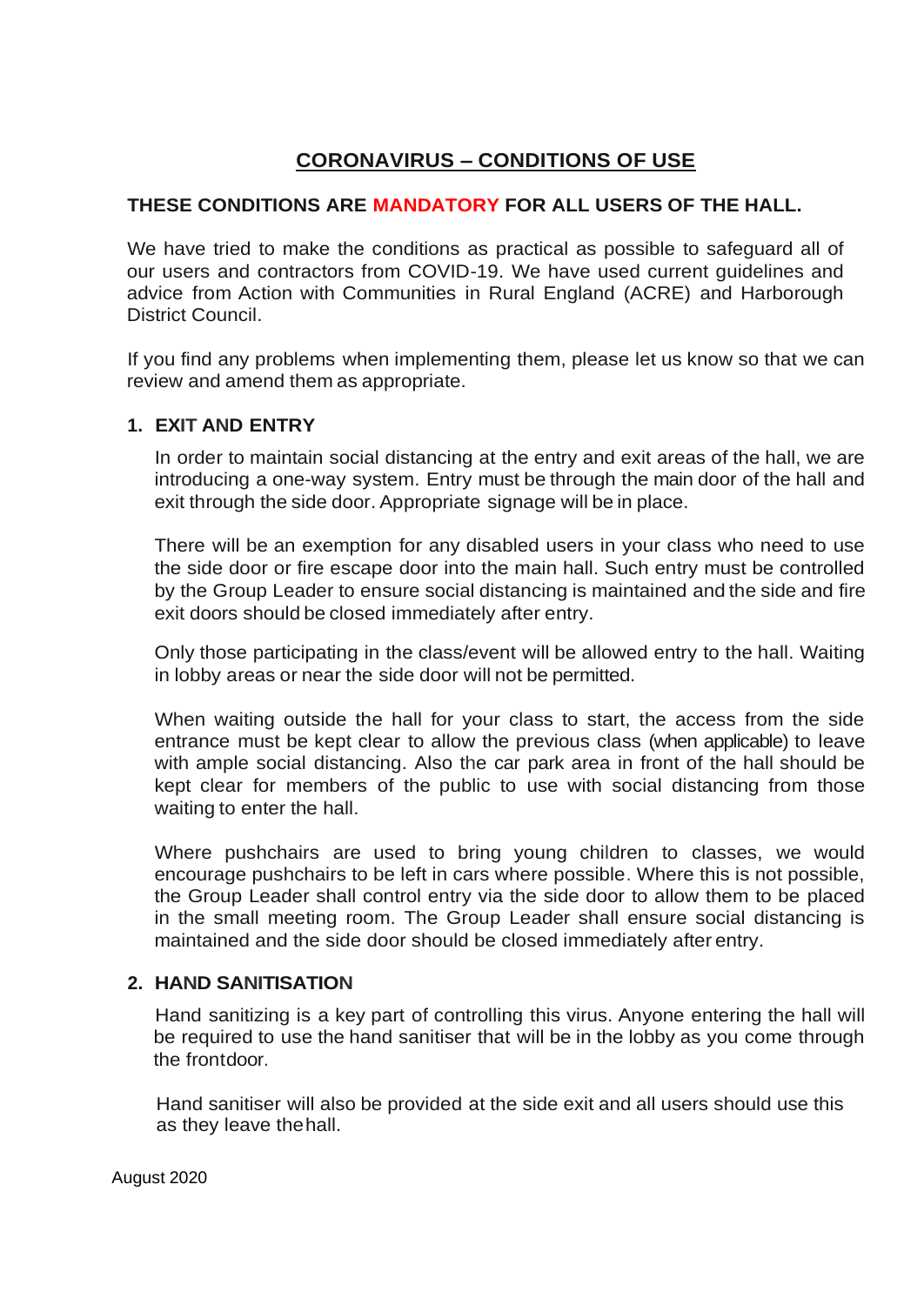### **3. HALL CAPACITY**

A hall capacity assessment must be carried out by the group leader to see what is practical and safe under the current guidelines. For activity groups, much depends on the way the hall is being used and must adhere to social distancing guidelines.

We have already had a discussion with one of our user groups to check a safe capacity for their activities. We would be happy to meet with any other group to look at how they can comply safely with the current requirements.

The dimensions of the hall are as follows to assist in planning your activities and to see how many participants you can safely have in your class. This might form part of your risk assessment.

Main Hall 16.25m x 8.4m Committee Room 5.1m x 4.8m

#### **4. TRACK ANDTRACE**

In order to maintain control of the COVID-19 virus at Walcote Memorial Hall, we require all user groups to complete a Track and Trace Form for each class/event using the hall premises.

Details of the Track and Trace process have been provided previously.

Track and Trace is essential in controlling the spread of the virus and this process must berigidly adhered to.

#### **5. ACRE RISK ASSESSMENT**

We require all groups to provide a risk assessment for each class/event for when they operate at the hall.

A sample risk assessment form is provided below. This was produced by ACRE. If you have your own style of risk assessment that covers safety and COVID-19 risk issues associated with your class activities at the hall, then we will accept this .

If you are not familiar with risk assessments and would like some support in completing this, please contact us for advice and further assistance. Each risk assessment form should state the class name, Group Leader and the day and time of the class.

These risk assessments should be completed and returned prior to commencement of any classes/events so that there is time to review and comment on the submission if required. [walcotememorialhall@btinternet.com](mailto:walcotememorialhall@btinternet.com) or [kategreen390@btinternet.com](mailto:kategreen390@btinternet.com)

#### **6. TOILETS**

August 2020 Only one person (ladies and gents) at a time should use the toilet. There will be an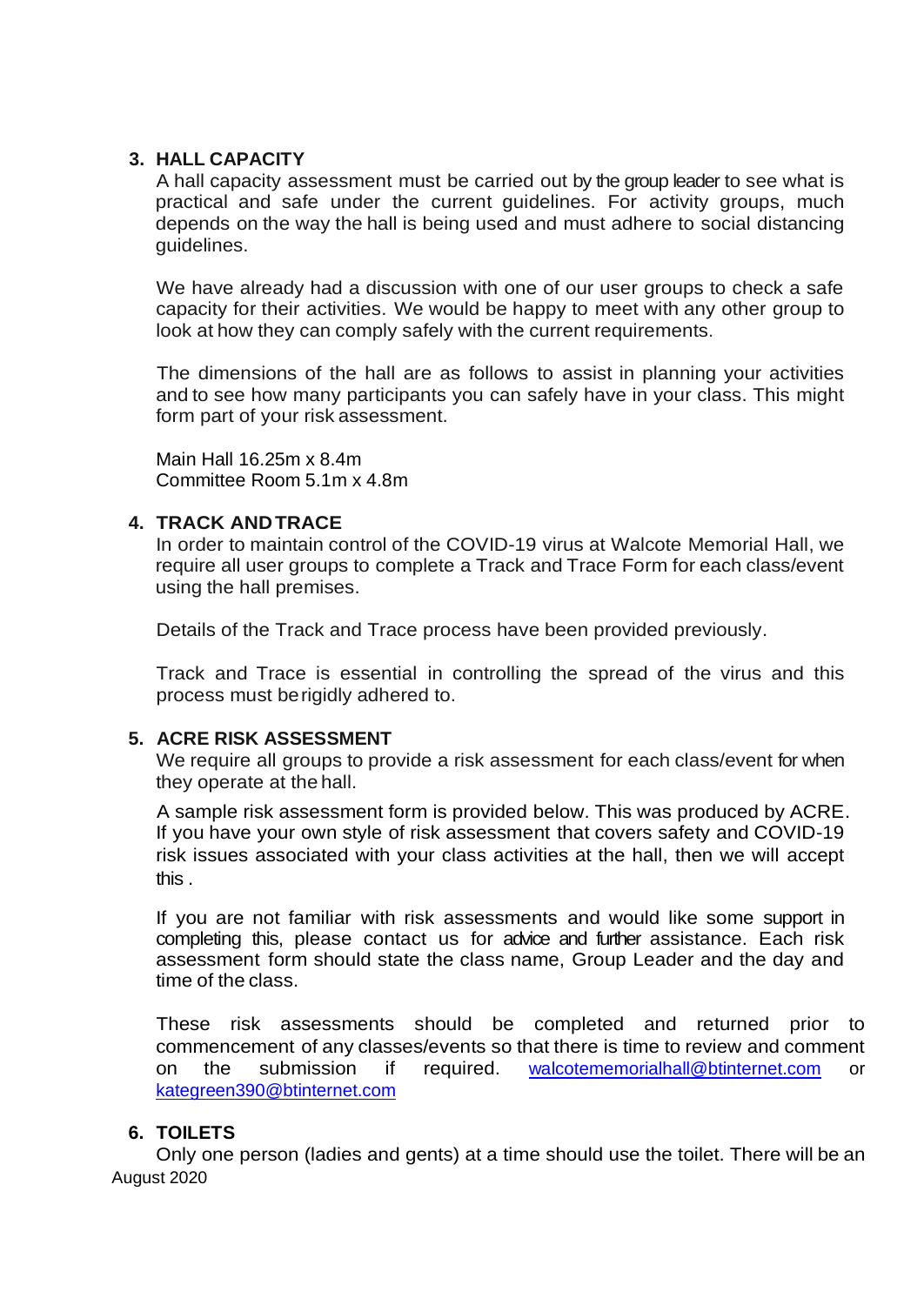exemption for disabled users to enable them to use the appropriate facilities. A sign will be placed on the entry door to remind you of this.

There will be a similar exemption for parents who need to use the baby changing facility in the disabled toilet.

#### **7. VENTILATION**

We recommend that you open the fire exit door to improve ventilation in the hall during your class/event. Please remember to close the door at the end of your session.

#### **8. KITCHEN**

The kitchen will remain closed until further notice. Users must bring their own refreshments and make sure they take items away from the hall when they leave. Anything that is left in the hall will be disposed of to avoid any contamination.

#### **9. FIRST AID KIT**

The first aid kit which is normally in the kitchen will be moved to the entrance lobby

#### **10.CLEANING AND SANITISING**

Cleaning and sanitizing will be a crucial part of maintaining a safe environment for all our users andcontractors.

The hall will be deep cleaned by our cleaning contractors prior to re-opening.

Each Group Leader will be responsible for cleaning and sanitizing the hall after each of their classes. This will also apply where the same Group Leader has another class after the first one. As this is a different group of users, cleaning and sanitizing must take place before the second group enters the hall.

On completion of the class all surfaces must be sanitised. The materials required for this will be provided by the Memorial Hall Committee and will be kept in the cleaning cupboard which you have a key for. Please ensure the materials provided are not removed from the premises.

Items that will need cleaning and sanitizing include:

- Door handles
- metal door plates
- light switches
- heating thermostat
- tables

August 2020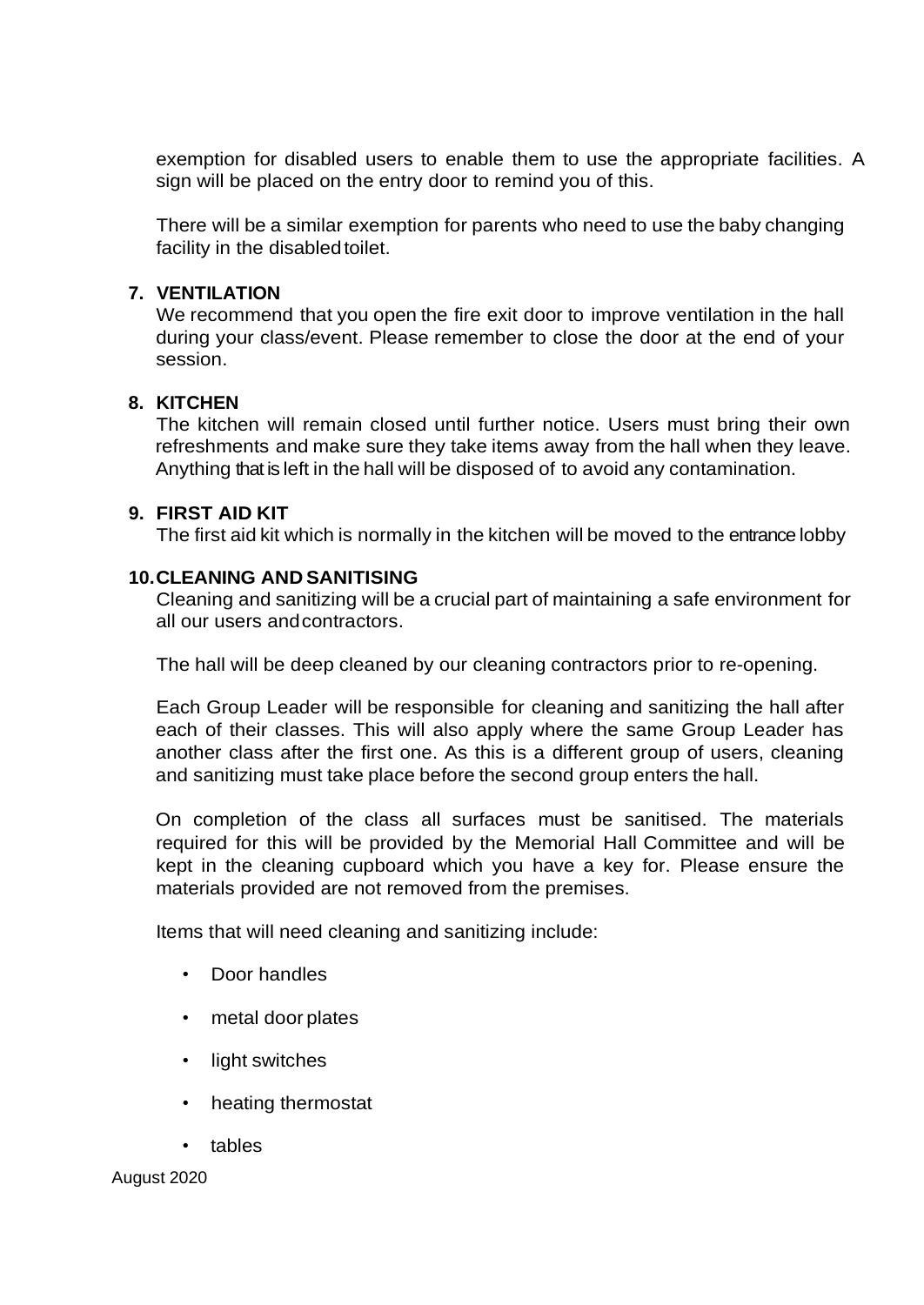- the metal frame of chairs
- wash basins
- toilet handles
- mirrors
- baby-changing unit (where applicable)
- Take rubbish with you, or use the wheelie bins outside

At the end of your class, this sanitising regime must be completed in addition to the sweeping of the hall and lobby. As a consequence, please allow more time. Please ensure you dispose of materials you have used for this process.

MWCT will monitor the process of cleaning and reserve the right to increase costs if the procedures are not being followed and as a result we incur additional costs for cleaning.

The front door should be locked from the inside prior to leaving via the side exit.